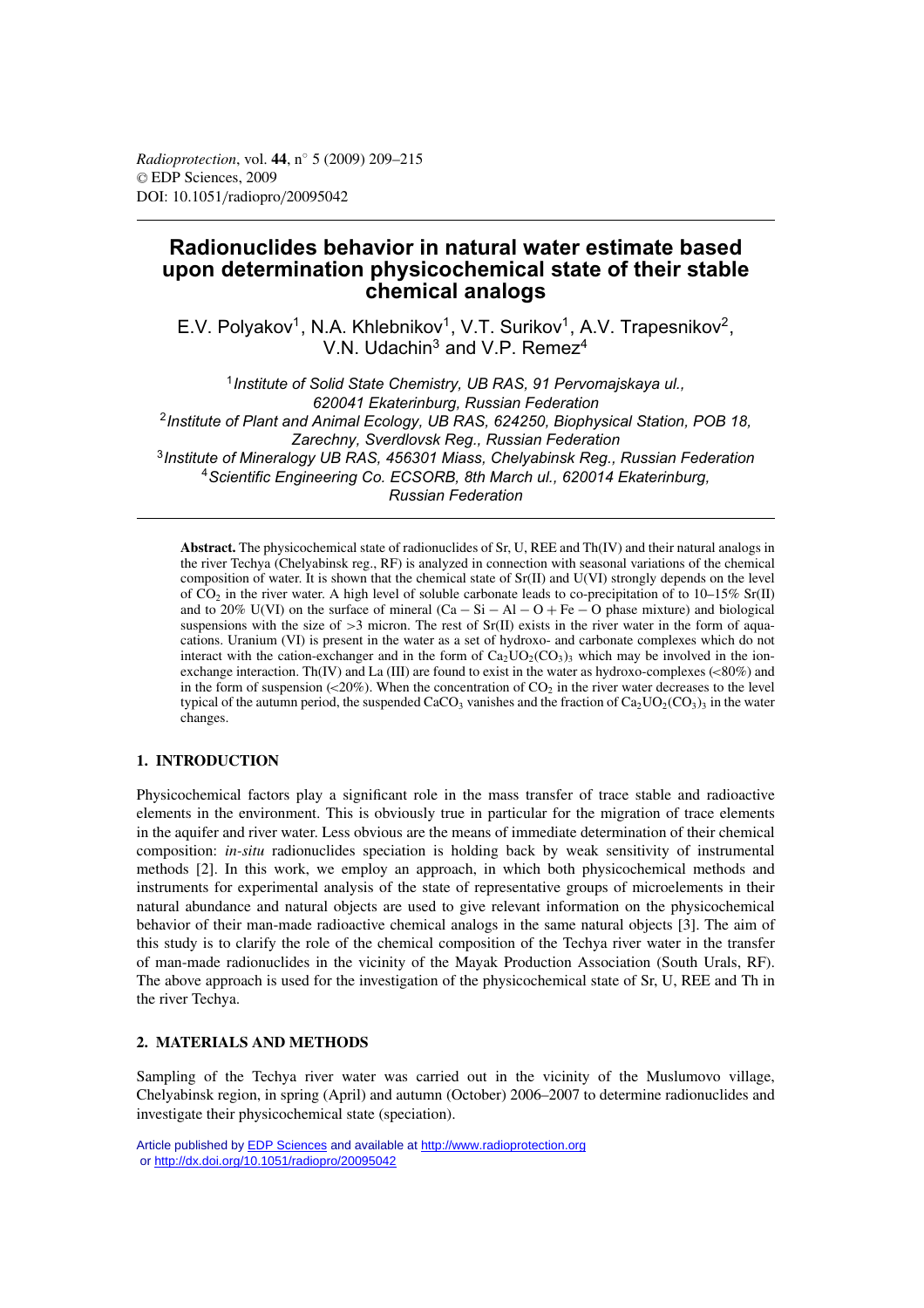



**Figure 1.** Linear correlation between tabulated (tab) [1] and experimentally estimated (exp) negative logarithms of stability constants of i-th hydroxo-complexes formation  $p_{I}$  proved at 90% confidence level.

**Figure 2.** Example of seasonal variation of the level of chemical elements in the Techya river water (samples were acidified before analysis).

Samples selection and preparation techniques met the recommendations of the Public Health Ministry of the USSR [4], i.e.: (i) two parallel samples were collected in each point in the middle part of the stream, (ii) water samples were filtered through cellulose cotton into glass vessels (collectors), (iii) the samples were acidified in glass sampling vessels by concentrated  $HNO<sub>3</sub>$ . In the case of samples preparation for further speciation experiments, the sampling procedure differed from that described above in points (ii) and (iii), i.e. no filtering and acidification were carried out. For radiochemical determination of  $^{137}Cs$ ,  $^{90}Sr$ ,  $^{239/240}Pu$  in the water samples, the radionuclides were pre-concentrated and then adequate procedures of their selective determination were applied [5].

Elemental analysis of liquid samples and elemental partition in ion-exchange and ultra-filtration experiments as a function of liquid phase pH were carried out using inductively-coupled massspectrometry [6]. In the experimental investigation of the physicochemical state of trace elements with emphasis on the speciation of  $Sr(II)$ ,  $U(VI)$ ,  $REE(III)$  and  $Th(IV)$ , which are stabile or long-lived chemical analogs of man-made radionuclides in the river, the following techniques were used: ionexchange [7], ultra-filtration of water through nuclear track [8] and TiN-modified membranes, scanning electron microscopy and local energy dispersive X-ray analysis of the filtered particulate matter in the river water. The latter was performed using a scanning microscope JEOL JSM-6460 LV.

The calculated fields of predominance for different species of Sr(II), U(VI), REE(III) and Th(IV) were based on the thermodynamic database [9] and recent thermodynamic estimates of the formation constants for U(VI) and U(IV) solution species. The complexation constant for the  $Ca_2UO_2(CO_3)_{3}^{0}$ species was taken form [10]. In the calculations we took into consideration the thermodynamics of complexation and the thermodynamic probability of formation of sparingly soluble hydroxides, carbonates and phosphates of the above microelements in the river water medium.

Chemical identification of the species composition was carried out in the framework of qualitative and quantitative analyses of alternative speciation models. All the models were based on the thermodynamic (mass-action law) approach which allowed us to describe the impact of the chemical composition of microelements species and their abundance in the solution on the overall distribution coefficient Kd of these microelements between the solution (a fresh sample of the river water) and the sorbent (strong acid cation-exchanger in Na-form). The assortment of the species in the water and their assumed capability (or incapability as in the case of anion sorption by cation-exchanger) to interact with the ion-exchanger were formulated as individual resulting models, which yielded alternative isotherms of the microelement overall adsorption (Kd) as a function of the chemical composition of the solution.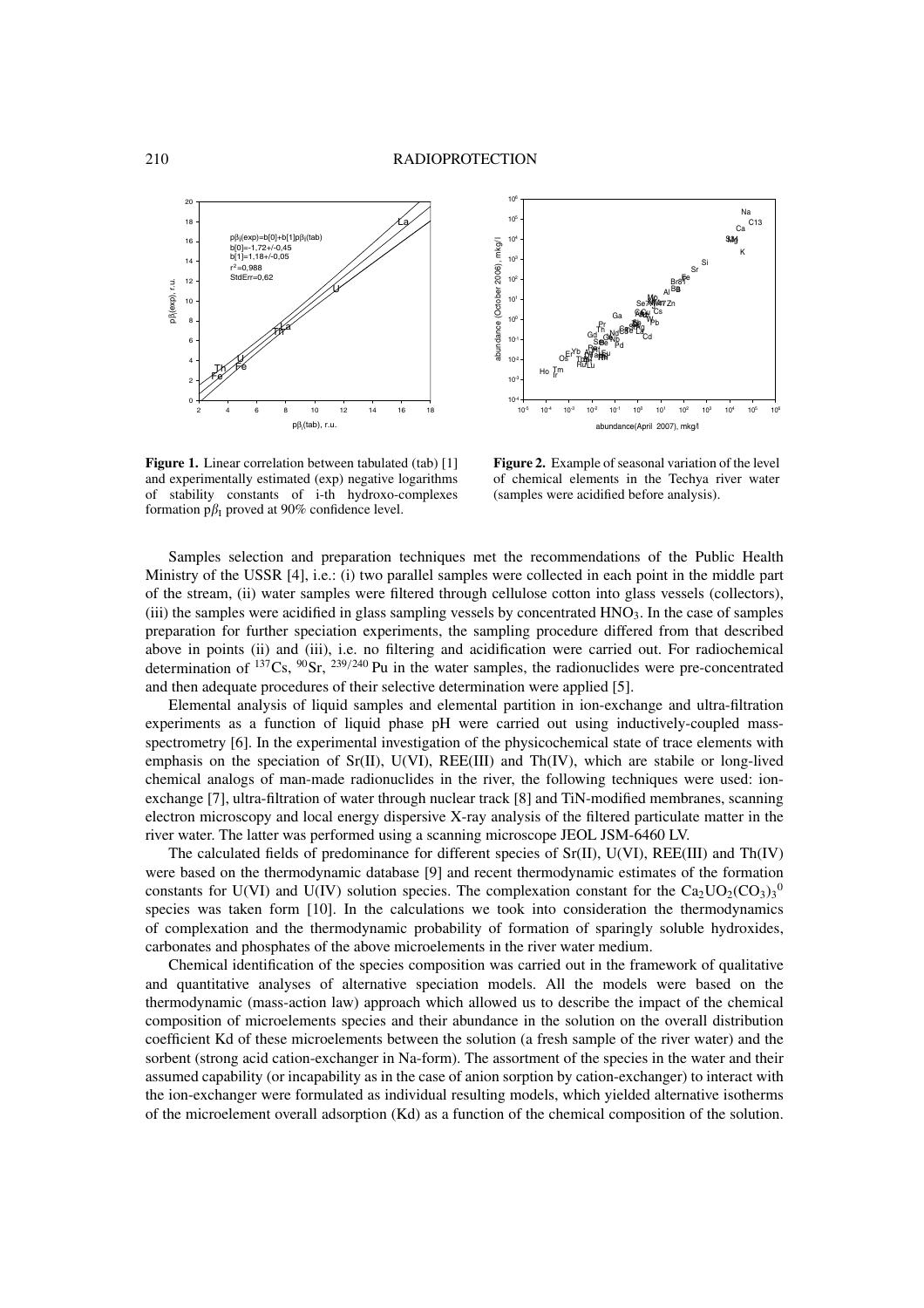

**Figure 3.** Calculated predominance area diagram for U(VI) in river water (left); Calculated dependence of the U(VI) forms overall distribution coefficient (Kd) between river water and strong acid ion-exchanger (Na-form) as a function of  $CO<sub>2</sub>$  concentration in water in accordance with the accepted speciation model; numbers near the points depict the concentration of soluble  $CO<sub>2</sub>$ , mole/l [10, 11].

The selection procedure of an adequate model from among alternative ones was based on the statistical testing hypotheses about the minimum dispersion between the observed Kd data and the estimated Kd in the considered models [12–14].

One of the crucial methodological limitations on the state of the art speciation procedures in general and the selected chemical speciation procedure in particular concerned the lack of standard solutions with required chemical forms of the state of the elements under investigation [2]. A specific physicochemical behavior of individual chemical complexes of elements in a solution does not make it possible to single out pure individual forms of the state (because they are tied in the solution with each other by reciprocal transformations). Owing to this limitation it is reasonable to search for such standard solutions of the considered microelements, which would allow researchers to establish certain quantities of the individual forms of the state *a priori* and thus verify the reliability of the selected speciation procedure by way of experimental determination of these quantities of the individual forms of the state in the same standard solution. As an optional avenue of this search, we showed that equilibrium aqueous solutions, in which an array of *a priori* thermodynamically predictable complexes of microelements is created by changing the background electrolyte content, could serve as the required standard solutions [3]. We used this idea for the verification of ion-exchange procedure of microelements chemical complexes identification under selected experimental conditions.

Aqueous solutions of hydroxo-complexes of  $La(III)$ ,  $Fe(III)$ ,  $U(VI)$  and  $Th(IV)$  at the "micromole per liter" level of concentrations were used for verification. The selected low level of microelements concentration and the proper relation between the mass of the ion-exchange resin and the volume of the solution allowed us to avoid sorption concurrence and work within the Henri's Law region [15]. The verification procedure included the following steps. Experimental dependences between Kd and pH were estimated in the series of solutions with different pH at a constant ion strength for individual microelements in chemical mixtures using a strong acid cation-exchanger in the Na-form as a sorption material. Then the accepted ion-exchange sorption model was employed to calculate the best fit estimate of the experimental Kd-pH dependence with the use of the least-square based approach described elsewhere [2, 7, 12–14]. Experimental values of stability constants for the i-th hydroxo-complexes  $(p\beta_i = -\log_{10}\beta_i)$  of La(III), Fe(III), U(VI) and Th(IV) deduced from the estimated parameters of the sorption model were then compared with the corresponding data from [1]. Statistical results of this comparison allowed us to conclude that the above ion-exchange speciation procedure provides reliable information about microelements speciation at the 90% confidence level (see Fig. 1).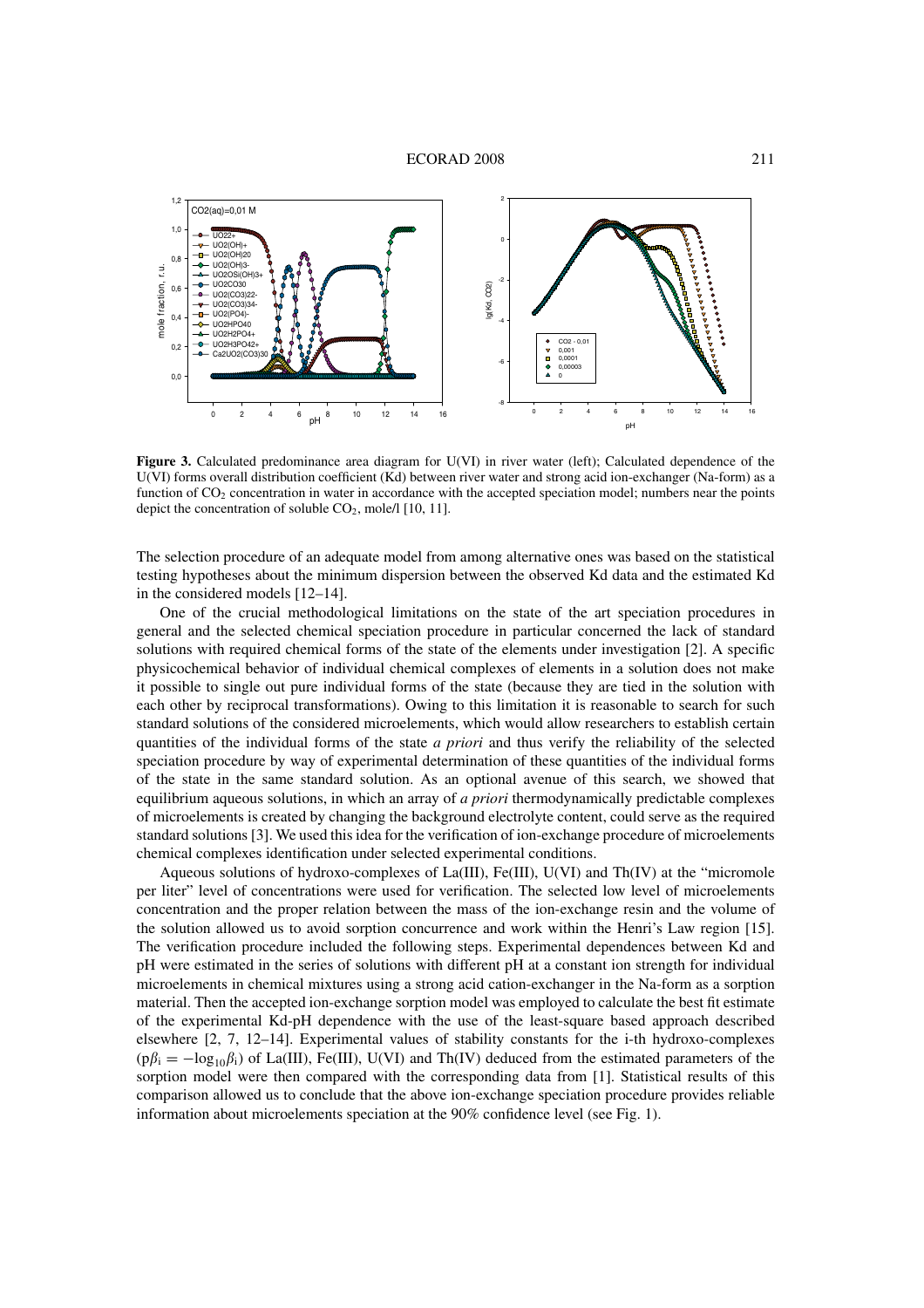

**Figure 4.** Scanning electron microscopy visualization of particulate matter filtered off by the TiN membrane filter from a sample of fresh river water; energy dispersive local analysis data for Al, Si, Fe, Ca and carbon distribution in the same particulate matter sample are depicted for comparison. Black dots on the upper left picture are 3 microns membrane orifices.



**Figure 5.** Points are experimental dependence of the Kd, ml/g (y-axes) for U(VI) distribution between river water and strong acid ion-exchanger as a function of pH (x-axes); lines are the least-square fitting result of the Kd(pH) model, in which the  $Ca_2UO_2(CO_3)_{3}^{0}$ complex is assumed to be capable to interact with the cation-exchanger. Difference between spring and autumn data is connected with different concentrations of soluble  $CO_2$  and  $Ca_2UO_2(CO_3)_3^0$  in water samples.

The described speciation procedure was also applied for experimental determination of Sr(II), U(VI), REE(III) and Th(IV) in fresh samples of the Techya river water. The core element of the procedure consisted in *a priori* identification of the assortment of the considered chemical species. The assortment included a total list of thermodynamically probable complexes, which might be formed between the analyzed cations of Sr(II), U(VI), REE(III) and Th(IV) and the major inorganic anions (OH<sup>−</sup>, H<sub>2</sub>PO<sub>3</sub><sup>−</sup>,  $HCO<sub>3</sub><sup>-</sup>$ ,  $H<sub>3</sub>SiO<sub>4</sub><sup>-</sup>$ ) detected in the river water. The decision about the compliance of the ion-exchange speciation model to the experimental data was based on the result of testing the statistical hypothesis about the minimum dispersion between experimental and calculated Kd values. In the case of a positive result for the statistical procedure, a conclusion was made about reliability of the selected assortment of chemical species included in the model. In the case of a negative result, the hypothesis was rejected and a part of the assortment which was initially considered to be responsible for the ion-exchange interaction with the resin was changed. For example, the initial speciation model included only positively charged ions of U(VI), REE(III) and Th(IV) as subjects of ion-exchange interaction, but later on molecular complexes (such as  $UO_2(OH)_2^0$ , La $(OH)_3^0$  etc.) were taken into consideration. The calculations were reiterated until compliance between the observed and calculated Kd-pH values was achieved.

### **3. RESULTS AND CONCLUSIONS**

Based on the ion-exchange experiment data and the results of ultra-filtration and thermodynamic modeling of the minor elements ion-exchange behavior, an immediate correlation was established between the seasonal variation of the river water chemical composition (Fig. 2), the concentration of soluble  $CO_2$  in the water and the fractional composition of all the known chemical species of  $Sr(II)$ ,  $U(VI)$ ,  $REE(III)$  and  $Th(IV)$  in the water. The following information on the qualitative and quantitative physicochemical characteristics of the analyzed chemical elements was obtained.

## **3.1 Speciation of U(VI)**

Thermodynamic analysis of the chemical state of U(VI) in the river water in the presence of major inorganic anions showed that it depended most strongly on pH and the concentration of  $CO<sub>2</sub>$  in the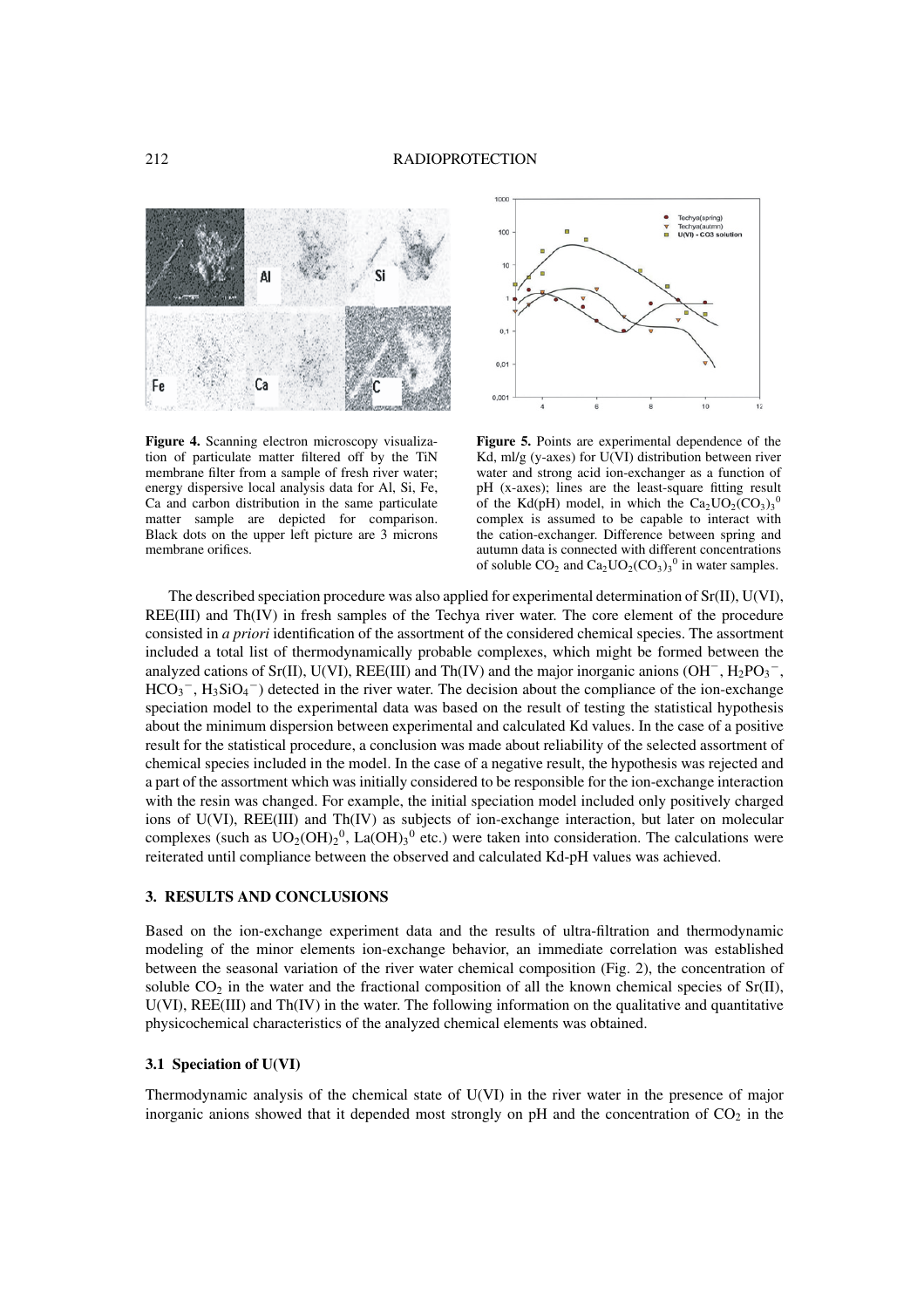#### ECORAD 2008 213

water (Fig. 3). The experimental data supported this conclusion. In accordance with ultra-filtration data, at the highest observed levels of inorganic carbon  $(CO<sub>2</sub>)$  in the river water, to 20% U(VI) was detected in the form of suspended mineral (complex  $Ca - Si - Al - O + Fe - O$  phase mixture) and biological (diatomic algae) particles. The size of the so formed colloid-suspended particles was estimated to be  $>3$ microns (Fig. 4). The rest of U(VI) in the river water was found to exist in the form of ionic species smaller than 3 nm, and could be attributed to aqua-complexes of U(IV).

Speciation of these complexes in natural carbonaceous and calcium-containing water solutions is so far a contradictory problem. This is connected with underestimation of the role of Na – Ca – UO<sub>2</sub> –  $CO<sub>3</sub>$  particles in the formation of uranium-containing water soluble complex ions and molecules [11]. The diagram of the U(VI) complexes predominance area in the river water (Fig. 3) shows that uncharged  $Ca_2UO_2(CO_3)$ <sup>0</sup> particles may be responsible for the observed increase in the overall distribution coefficient Kd in the pH range from 8 to 10. Only negatively charged carbonaceous  $UO<sub>2</sub>$ -complexes existed in this pH interval when  $Ca(\Pi)$  was absent or was considered to be in the aqueous solution (Figs. 3, 5). We have proved statistically hypotheses, in accordance with which an adequate sorption model should include both positively charged and neutral particles formed by U(VI) species responsible for their sorption activity. These findings indicate that uranium was present in the river water mainly in the form of the  $Ca_2UO_2(CO_3)_3^0$  complex and its concentration should dramatically impact the sorption behavior of the overall U(VI) in the fresh water samples . The sorption experiment data indicate that the level of the Ca – UO<sub>2</sub> – CO<sub>3</sub> complex was rather high in the spring CO<sub>2</sub>-saturated river water samples. When the concentration of  $CO<sub>2</sub>$  in the river water decreased to the level typical of the autumn period, the fraction of  $Ca_2UO_2(CO_3)$ <sub>3</sub> species in the water changed.



**Figure 6.** Correlation between abundances of Sr-90, Cs-137 and Pu-239/240 in the samples of Techa river water, collected in spring 2007. Dotted lines depict 90% confidence intervals of *log*-linear regressions; b is a slope of the regression lines.

#### **3.2 Speciation of Sr(II)**

Thermodynamic calculations indicated the probability of the sparingly soluble  $CaCO<sub>3</sub>$  phase formation in the spring CO2-saturated (∼50 mg free soluble inorganic carbon per liter) river water at pH above 7.7. When the concentration of  $CO<sub>2</sub>$  in the river water decreased to the level typical of the autumn period (∼3 mg free soluble inorganic carbon per liter), the water system became undersaturated with respect to CaCO3 and this phase vanished from the solution. Ion-exchange speciation experiments confirmed that the chemical state of  $Sr(II)$  strongly depended on pH and the level of carbonate species in the river water. As follows from ion-exchange data, the artificial increase in pH of river water at high (spring) levels of soluble  $CO_2$  enhanced sorption of all IIa group elements  $Ca(II)$ ,  $Sr(II)$ ,  $Ba(II)$  by the surface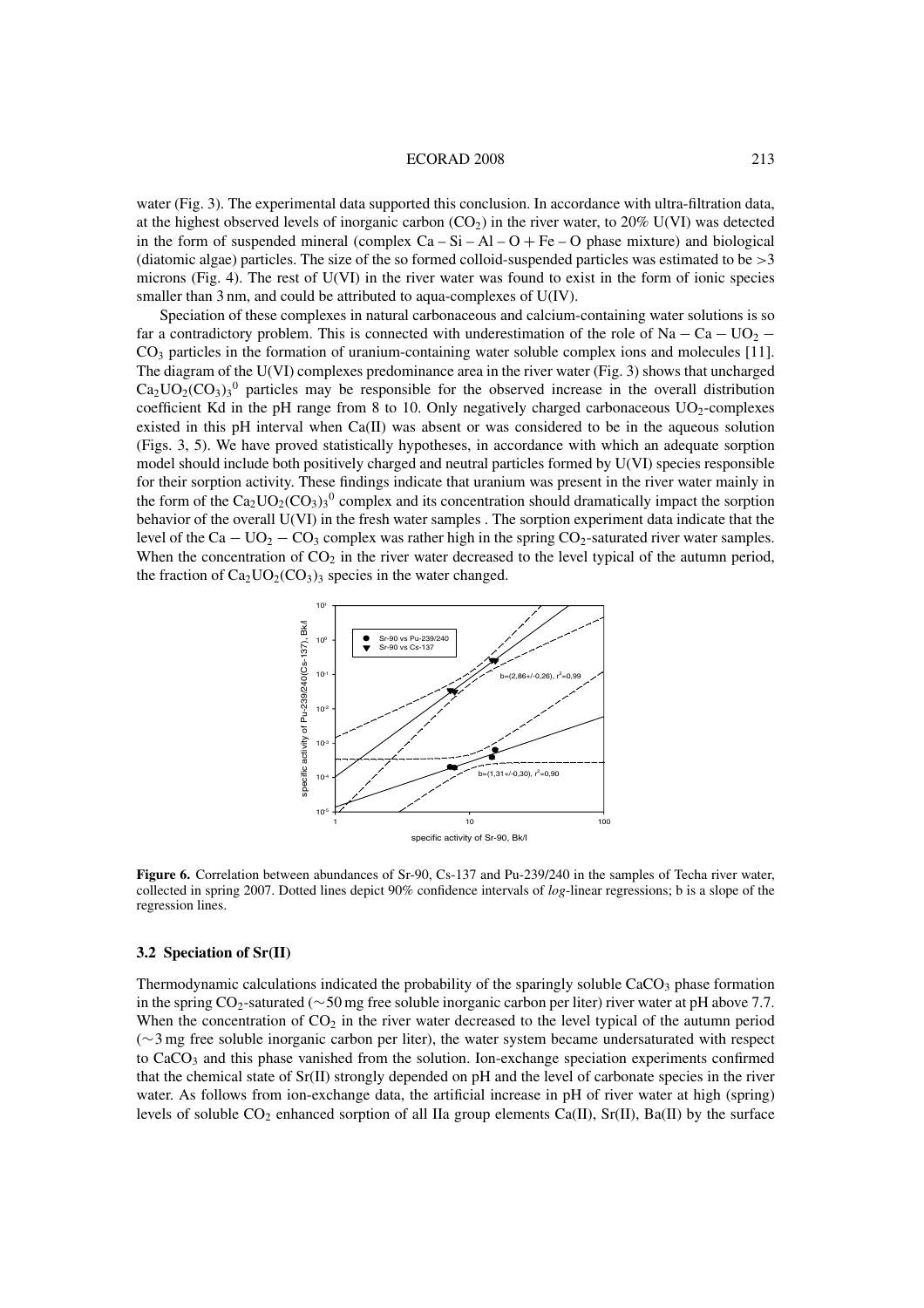#### 214 RADIOPROTECTION

of suspended mineral and biological (diatomic algae) particles at pH above 7.7. The same behavior was observed for these microelements in the river water when the ion-exchange resin was absent and partition between water and the walls of silicon flasks was the only sorption process. At the natural river water pH of 7.0–7.5, maximum 10–15% Sr(II) was found in the form of suspended particles tentatively associated with the  $Ca - Si - Al - O + Fe - O$  phase mixture (Fig. 4). At pH < 7, the distribution coefficients of Sr(II), Ca(II) and Ba(II) between the river water and the ion-exchanger did not depend on pH which is characteristic to the behavior of aqua-cations of these elements. Thus, natural isotopes of Sr(II) existed in the river water predominantly in the form of simple cations.

The above conclusion was indirectly supported by comparison of the mutual correlation of specific radioactivity levels of Sr-90, Cs-137 and Pu-239/240 in the Techa river water (see Fig. 6) . Unlike Sr-90 and Pu-239/240, fixation of Cs-137 by illitic clay minerals, which are the main components of the river bottom sediments, was very high [16]. Sr and Pu radionuclides were able to migrate from the bottom sediments to the river water through the mechanism of chemical solubility of their readily extractable forms [5]. An almost linear correlation between the level of Sr-90 and Pu-239/240 specific activity in the water found experimentally (Fig. 6) seems to be in agreement with the mechanism of chemical solubility of Sr- and Pu-enriched sediments [16]. On the contrary, a rather high slope b (∼3) of the logarithmic linear regression between Cs-137 and Sr-90 specific activities may be a testimony of the connection between Cs-137 and the Ca  $-$  Si  $-$  Al  $-$  O + Fe  $-$  O phase suspended matter.

#### **3.3 Speciation of La(III) and Th(IV)**

Isotherms of ion-exchange sorption of Th(IV), La(III), Ce(III) and the rest of rear earth elements in the river water samples were found to be identical to that of the solution used earlier for verification of speciation procedures. The application of the ion-exchange sorption model to these data allowed us to conclude that Th(IV), La(III), Ce(III) and other REE exist in the water as hydroxo-complexes (< $\sim$ 80%) and in the form of a suspension with particle size >3 microns ( $\langle \sim 20\% \rangle$ ).

#### **4. CONCLUSION**

To estimate the state of microelements such as Sr(II), U(VI), REE(III) and Th(IV) in natural water, we used a physicochemical approach which included (i) selection of a reference system and verification of the speciation procedure, (ii) experimental determination of the microelements Kd response to the variation of the chemical composition of natural water, (iii) extraction of chemical information about individual species of the considered microelements using a coupling speciation model and experimental data. It was established that the assortment of natural isotopes of Sr(II), U(VI), REE(III) and Th(IV) in the river water included ions, hydroxo-complexes and adsorption states associated with the Ca  $-$  Si  $-$  Al  $-$  O + Fe  $-$  O phase mixture. In accordance with ultra-filtration data, simple ions and hydroxo-complexes were predominated forms of the state of these microelements. The physicochemical state of U(VI) in Ca(II)-reach river water was much more complicated and was represented mainly by the  $Ca_2UO_2(CO_3)_3^0$  complex which was able to interact with a strong-acid cation-exchanger and did not interact with weak-acid inorganic ion-exchangers [17]. The chemical composition of the determined forms of U(VI), Th(IV) and REE(III) in fresh water does not contradict the contemporary view on the actinide speciation and migration properties in aquatic systems [18]. It is obvious that artificial radionuclides of the elements under consideration introduced in the river water will be present in the water in the same equilibrium physicochemical assortment and will obey in the same sorption behavior as their natural isotopes.

#### **Acknowledgments**

The authors are grateful to the RF President program for the support of this work, grant No. HIII-725.2008.3.